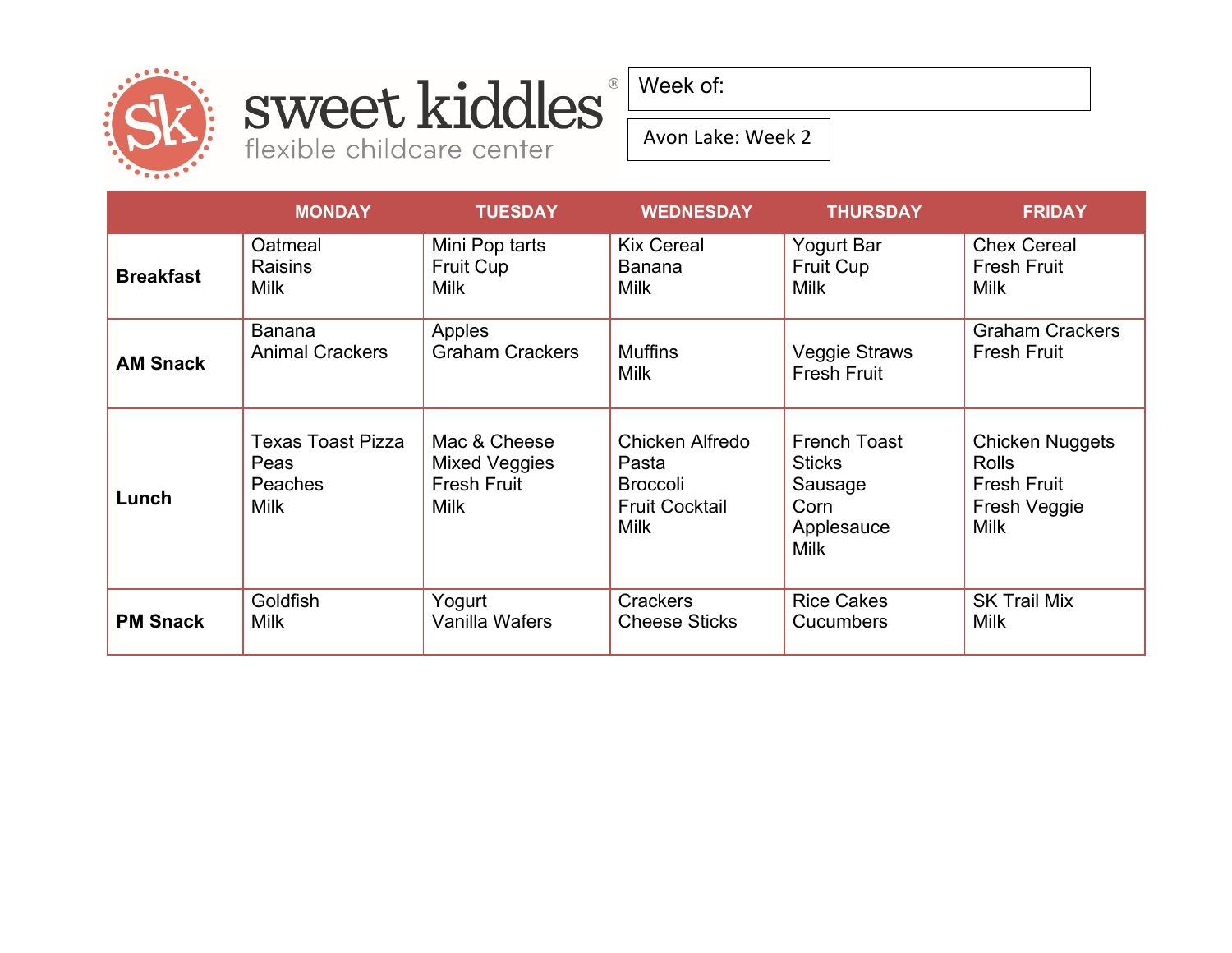

### sweet kiddles® flexible childcare center

Week of:

Hudson: Week 2

|                                | <b>MONDAY</b>                                                                                        | <b>TUESDAY</b>                                                                   | <b>WEDNESDAY</b>                                     | <b>THURSDAY</b>                                        | <b>FRIDAY</b>                                                                                  | <b>SATURDAY</b>                                                        |
|--------------------------------|------------------------------------------------------------------------------------------------------|----------------------------------------------------------------------------------|------------------------------------------------------|--------------------------------------------------------|------------------------------------------------------------------------------------------------|------------------------------------------------------------------------|
| <b>Breakfast</b>               | Cereal<br>Applesauce<br><b>Milk</b>                                                                  | <b>Pancakes</b><br>Banana<br><b>Milk</b>                                         | Wheat toast<br>with butter<br>Oranges<br><b>Milk</b> | Yogurt with<br><b>Cheerios</b><br>Oranges              | <b>Waffles</b><br><b>Milk</b><br>$\frac{1}{2}$ Banana                                          |                                                                        |
| <b>AM Snack</b>                | Yogurt<br>Graham<br>Crackers                                                                         | Carrots<br><b>Hummus</b><br><b>Milk</b>                                          | Pretzels and<br>Raisins                              | <b>Cheese Cubes</b><br><b>Wheat Crackers</b>           | Animal crackers<br>Pears                                                                       | <b>Cereal Bars</b><br><b>Milk</b>                                      |
| Lunch                          | <b>Whole Grain</b><br>Macaroni and<br>Cheese<br><b>Broccoli</b><br><b>Mixed Fruit</b><br><b>Milk</b> | <b>Fish Sticks</b><br><b>Tater Tots</b><br>Mixed Veggies<br>Mango<br><b>Milk</b> | <b>Cheese Pizza</b><br>Corn<br>Pears<br><b>Milk</b>  | <b>Chicken Tacos</b><br>Corn<br>Peaches<br><b>Milk</b> | Beef Lasagna<br><b>Breadsticks</b><br><b>Green Beans</b><br><b>Apple Slices</b><br><b>Milk</b> | Chef's choice<br>Protein<br>Grain<br>Vegetable<br>Fruit<br><b>Milk</b> |
| <b>PM Snack</b>                | Goldfish<br><b>Milk</b>                                                                              | <b>Animal Crackers</b><br><b>String Cheese</b>                                   | <b>Apple Slices</b><br>Yogurt                        | Carrots<br><b>Hummus</b><br><b>Milk</b>                | Trail mix<br><b>Milk</b>                                                                       | Cheese sticks<br>Apple slices                                          |
| <b>Evening</b><br><b>Snack</b> | <b>Pretzels</b><br>Raisins                                                                           | <b>Veggie Straws</b><br><b>Milk</b>                                              | Graham<br>Crackers<br><b>Milk</b>                    | Pretzels and<br>Raisins                                | Cheese and<br>Crackers                                                                         | Granola bar<br>Fresh fruit                                             |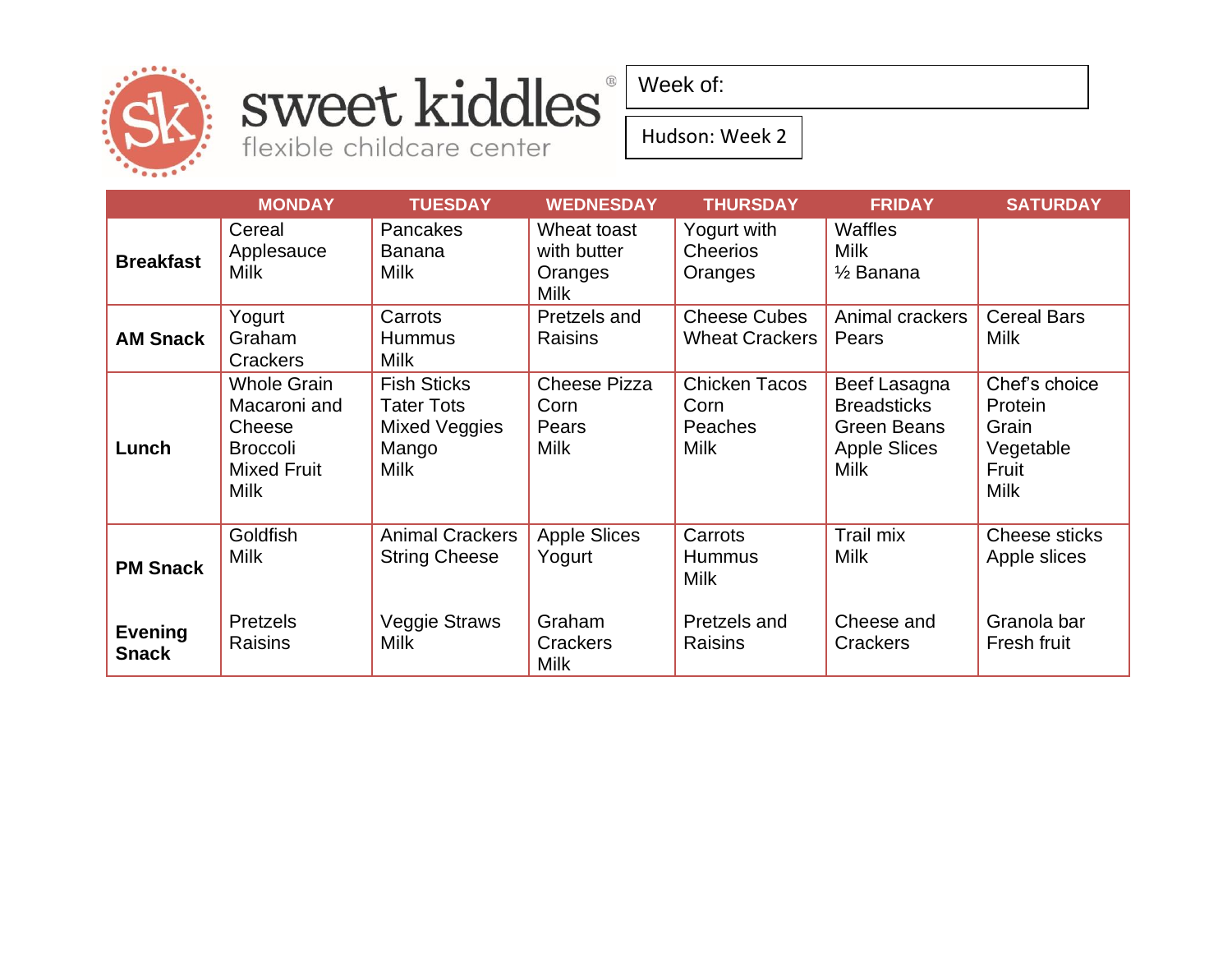

## sweet kiddles®

flexible childcare center

Week of:

Medina: Week 2

|                                | <b>MONDAY</b>                                                             | <b>TUESDAY</b>                                                                               | <b>WEDNESDAY</b>                                                | <b>THURSDAY</b>                                                                             | <b>FRIDAY</b>                                                | <b>SATURDAY</b> |
|--------------------------------|---------------------------------------------------------------------------|----------------------------------------------------------------------------------------------|-----------------------------------------------------------------|---------------------------------------------------------------------------------------------|--------------------------------------------------------------|-----------------|
| <b>Breakfast</b>               | Cheerios<br><b>Fresh Fruit</b><br><b>Milk</b>                             | Yogurt and<br><b>Banana</b><br><b>Milk</b>                                                   | Waffles w/syrup<br><b>Fresh Fruit</b><br><b>Milk</b>            | <b>Raisin Bread</b><br><b>Fresh Fruit</b><br><b>Milk</b>                                    | <b>Life Cereal</b><br><b>Fresh Fruit</b><br>Milk             |                 |
| <b>AM Snack</b>                | <b>Cereal Bar</b><br><b>Milk</b>                                          | Animal<br><b>Crackers</b><br><b>Fresh Fruit</b>                                              | Granola Bars<br><b>Milk</b>                                     | <b>Fresh Fruit</b><br><b>Cheese Stick</b>                                                   | <b>Teddy Grahams</b><br>Milk                                 |                 |
| Lunch                          | <b>Cheese Ravioli</b><br>Mixed Veggies<br>Peaches<br><b>Milk</b>          | Turkey and<br><b>Cheese Rollups</b><br><b>Cucumbers</b><br><b>Fresh Fruit</b><br><b>Milk</b> | French Toast<br>Sausage<br>Carrots<br>Applesauce<br><b>Milk</b> | <b>Chicken Patty</b><br>on a Bun<br><b>Green Beans</b><br><b>Fresh Fruit</b><br><b>Milk</b> | Soft Tacos<br>Corn<br>Sour Cream<br>Pineapple<br><b>Milk</b> |                 |
| <b>PM Snack</b>                | Mini Cheese<br>Cracker<br><b>Sandwiches</b><br><b>100% Fruit</b><br>Juice | Veggie Straws<br><b>Milk</b>                                                                 | Corn Chips and<br>Salsa                                         | Cinnamon<br><b>Tortillas</b><br><b>Apple Slices</b>                                         | Cheese<br>Popcorn<br>Milk                                    |                 |
| <b>Evening</b><br><b>Snack</b> | Granola Bar<br><b>Milk</b>                                                | <b>Rice Cakes</b><br><b>100% Fruit</b><br>Juice                                              | <b>Veggie Straws</b><br><b>Milk</b>                             | Cheese<br>Crackers<br><b>100% Fruit</b><br>Juice                                            | Popcorn<br><b>100% Fruit</b><br>Juice                        |                 |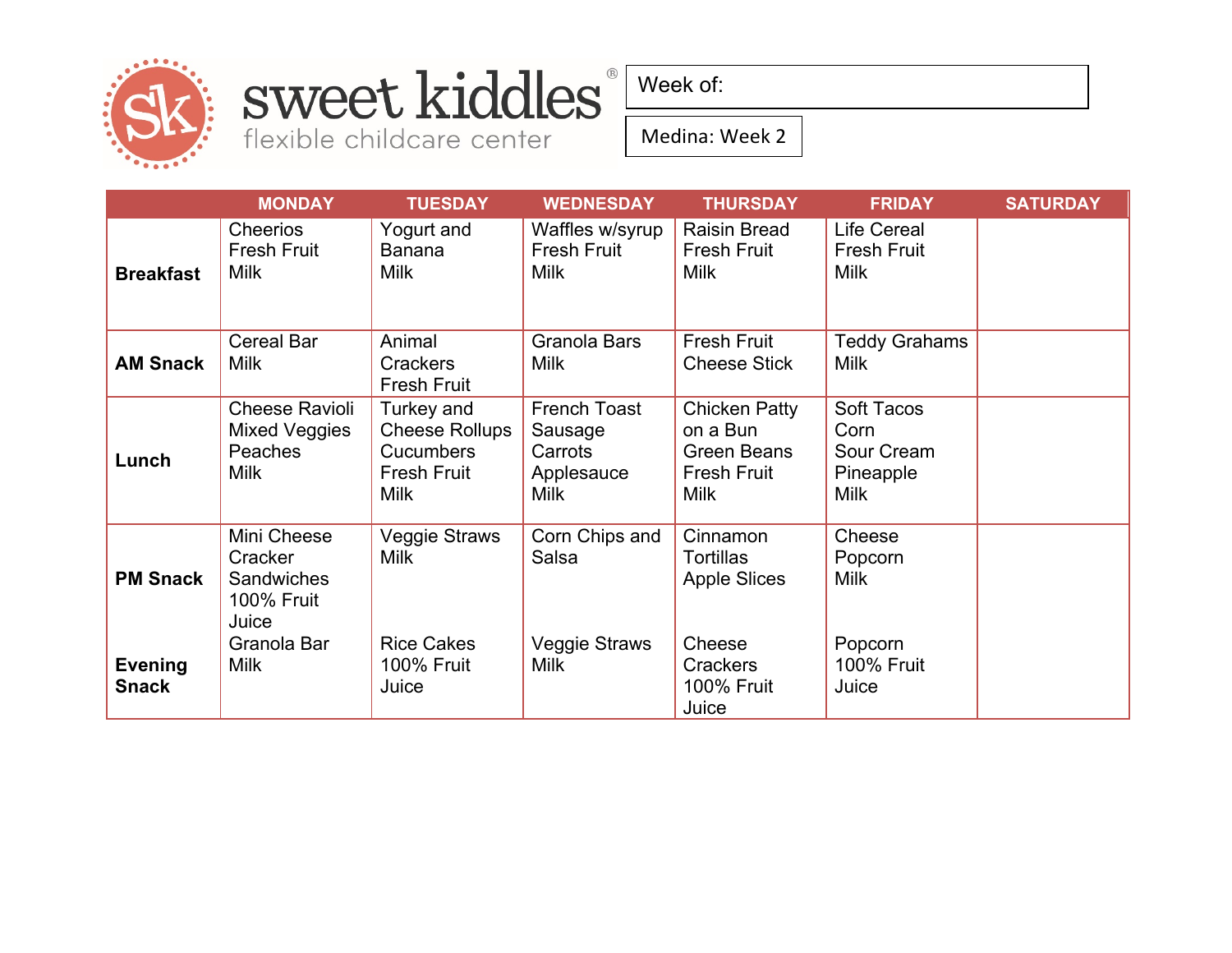

## sweet kiddles®

flexible childcare center

Week of:

Strongsville Week 2

|                  | <b>MONDAY</b>                                                                              | <b>TUESDAY</b>                                                                                                          | <b>WEDNESDAY</b>                                                                                           | <b>THURSDAY</b>                                                                                               | <b>FRIDAY</b>                                                                                  |
|------------------|--------------------------------------------------------------------------------------------|-------------------------------------------------------------------------------------------------------------------------|------------------------------------------------------------------------------------------------------------|---------------------------------------------------------------------------------------------------------------|------------------------------------------------------------------------------------------------|
| <b>Breakfast</b> | Cereal<br>Fruit cup<br><b>Milk</b>                                                         | <b>Muffins</b><br>Fruit cup<br><b>Milk</b>                                                                              | Bagel<br><b>Cream Cheese</b><br>Fruit cup<br><b>Milk</b>                                                   | Cereal<br>Fruit cup<br><b>Milk</b>                                                                            | Cereal bar<br>Fruit cup<br><b>Milk</b>                                                         |
| <b>AM Snack</b>  | Yogurt<br><b>Graham Cracker</b><br>Water                                                   | Cheese<br>Fruit<br>Water                                                                                                | Nutri-grain Bar<br><b>Milk</b>                                                                             | <b>Cereal Mix</b><br><b>Milk</b>                                                                              | <b>Bananas</b><br>Vanilla Wafers<br>Water                                                      |
| Lunch            | Pancakes<br><b>Turkey Bacon</b><br><b>Melon Cup</b><br><b>Mixed Veggies</b><br><b>Milk</b> | <b>Fish Sticks w</b><br><b>Tartar Sauce</b><br><b>Butter Noodles</b><br>& Cabbage<br>Mandarin<br>Oranges<br><b>Milk</b> | <b>Meatball Hoagie</b><br>w/Marinara &<br>Mozzarella<br>Cheese<br>Carrots<br>Fruit cocktail<br><b>Milk</b> | <b>Sweet and Sour</b><br>Chicken<br><b>Rice Pilaf</b><br><b>Mixed</b><br>Vegetables<br>Peaches<br><b>Milk</b> | Bosco Sticks w/<br>Marinara<br><b>Broccoli Florets</b><br><b>Tropical Fruit</b><br><b>Milk</b> |
| <b>PM Snack</b>  | <b>Crackers</b><br><b>Fresh Veggies</b><br>w/ranch<br>Water                                | <b>Pretzels</b><br><b>Hummus</b><br>Water                                                                               | Goldfish<br><b>Raisins</b><br>Water                                                                        | <b>Veggie Straws</b><br>Salsa<br>Water                                                                        | Popcorn/Puffs<br>100% Fruit Juice                                                              |